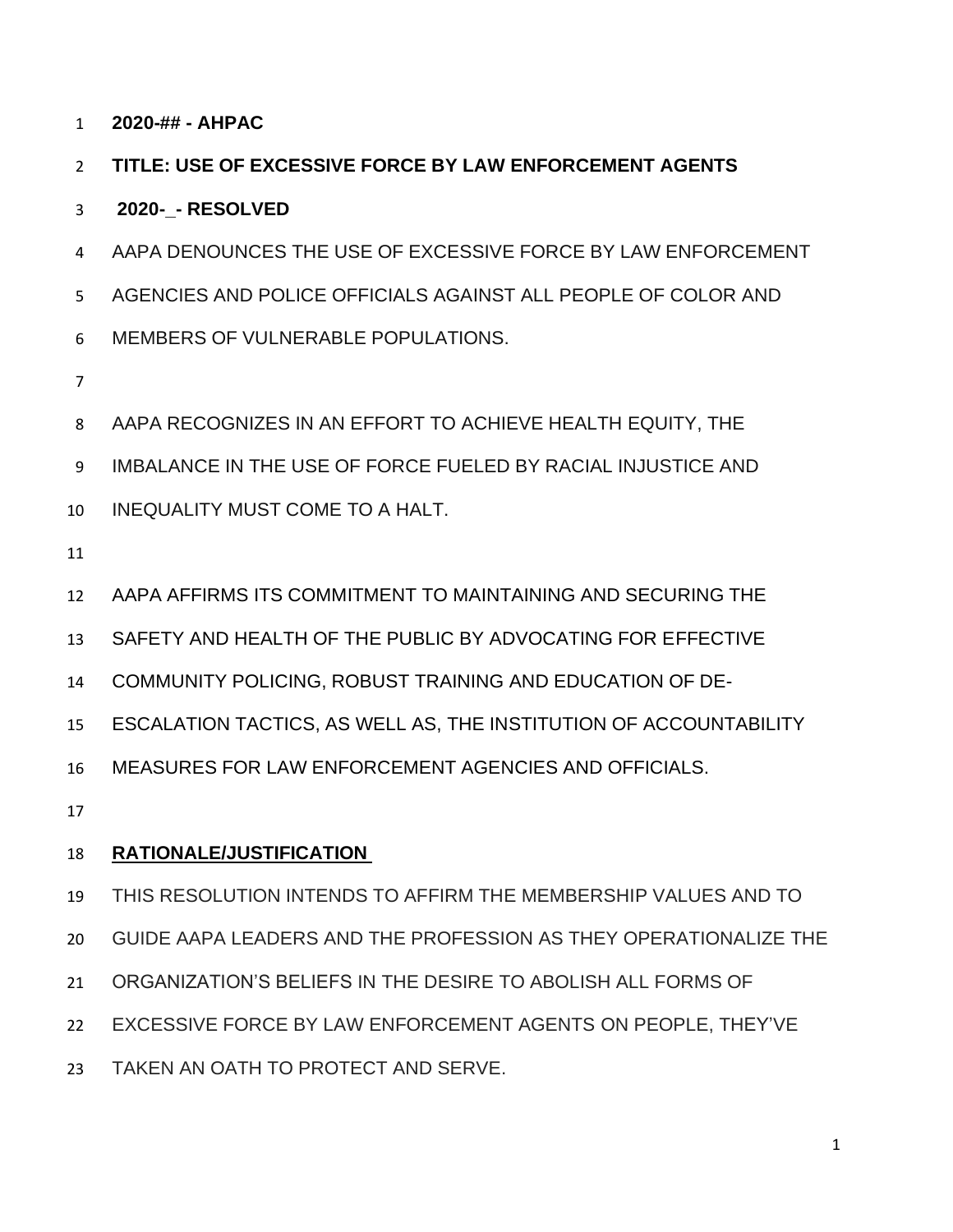EXCESSIVE FORCE BY LAW ENFORCEMENT OFFICIALS OR LAW

ENFORCEMENT VIOLENCE HAS BEEN INGRAINED IN AMERICAN HISTORY FOR

CENTURIES AND IT DIRECTLY IMPACTS THE HEALTH OF THE PUBLIC AND AS

SUCH, CREATES A PUBLIC HEALTH CRISIS DUE TO ITS NEGATIVE INFLUENCE

ON MORBIDITY AND MORTALITY OF COMMUNITY MEMBERS.

IN 2015, THE FIRST 6 MONTHS OF THE YEAR YIELDED MORE THAN 500 PEOPLE

30 KILLED BY LAW ENFORCEMENT OFFICIALS <sup>(1).</sup> BETWEEN 2012 AND 2018,

POLICE KILLED ON AVERAGE 2.8 MEN PER DAY IN THE US, AND THE

MORTALITY RISK FOR BLACK MEN BY POLICE OFFICIALS DURING THAT TIME

FRAME WAS 1.9-2.4 PER 100,000, FOR LATINO MEN 0.8 -1.2 AND FOR WHITE

34 MEN, 0.6 - 0.7 PER 100,000 MEN <sup>(2)</sup>. INSIDIOUSLY, RACIAL INEQUALITY FACTORS

INTO THE USE OF EXCESSIVE DEADLY FORCE AND CREATES A DISTINCT

HEALTH DISPARITY.

37 THE CURRENT AAPA POLICY ON HEALTH DISPARITIES (3) RECOGNIZES THE

IMPACT OF RACIALLY BASED DISPARITIES ON OUTCOMES OF PATIENTS,

PROVIDERS, AND THE FAMILIES INCLUDING OUTCOMES SUCH AS MORTALITY

CAUSED BY THE USE OF EXCESSIVE FORCE. VIOLENCE OF ANY TYPE IS A

SOCIAL DETERMINAT OF HEALTH. THERE WERE 1091 LIVES LOST AT THE

HANDS OF LAW ENFORCEMENT WHICH TRANSLATES TO 54, 754 YEARS OF

43 LIFE <sup>(4).</sup> ACCORDING TO THE CDC, AS RECENT AS 2016, 76,440 NONFATAL

44 INJURIES OCCURRED AS A CONSEQUENCE OF LEGAL INTERVENTION (5)

 RESULTING IN APPROXIMATELY \$1.8 BILLION IN MEDICAL COSTS AND LOST **WORK** (6).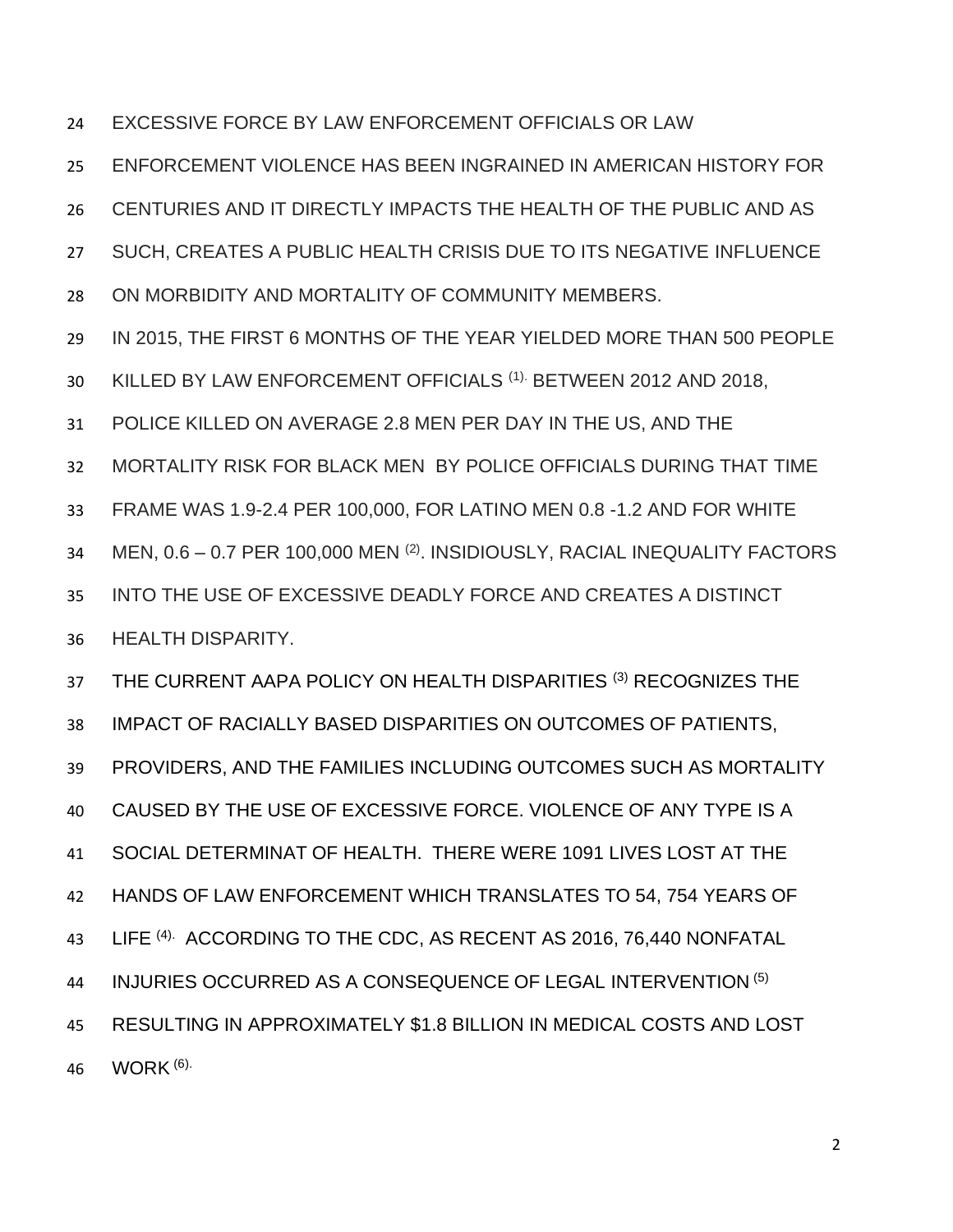VIOLENCE CORRELATES WITH POOR MENTAL HEALTH OUTCOMES PROVIDING SOCIETY WITH BOTH PSYCHOLOGICAL AND PHYSICAL EVIDENCE. FORMS OF PSYCHOLOGICAL VIOLENCE INCLUDING INAPPROPRIATE STOPS BY LAW ENFORCEMENT CAN RESULT IN ANXIETY, DEPRESSION AND POST-TRAUMATIC 51 STRESS DISORDERS <sup>(7).</sup> AN INCREASE IN OBESITY AND DIABETES HAS BEEN LINKED TO PHYSICAL VIOLENCE FROM UNWARRANTED SEARCH AND FRISKS 53 POLICIES BY LAW ENFORMEMENT AGENCIES <sup>(7)</sup>. IN A JOINT STATEMENT FROM THE AMERICAN HEART ASSOCIATION (AHA), ASSOCIATION OF BLACK CARDIOLOGISTS (ABC), AND THE AMERICAN COLLEGE OF CARDIOLOGY (ACC), IT WAS NOTED THAT ACTS OF VIOLENCE 57 PROMOTE POOR WELL BEING AND IMPACT CARDIOVASCULAR HEALTH (8). THE IMPACT OF EXCESSIVE USE OF FORCE ON VULNERABLE POPULATIONS SUCH AS THE HOMELESS, MENTALLY ILL, THOSE UNDER THE INFLUENCE OF SUBSTANCES, AND COMMUNITIES OF COLOR ARE TRULY PUBLIC HEALTH ISSUES AND NEEDS TO BE ADDRESSED ON THE CONTINUUM. THE AAPA AS A HEALTH CARE ORGANIZATION MUST BE AT THE FOREFRONT OF SOCIETY BY DENOUNCING ALL FORMS OF EXCESSIVE USE OF FORCE. POOR MENTAL HEALTH OUTCOMES SUCH AS ANXIETY, DEPRESSION, AND FEAR RELATED TO ROUTINE TRAFFIC STOPS BY POLICE HAVE BEEN

- DEMONSTRATED IN COMMUNITIES OF COLOR AND NOTICEBLY ABSENT IN
- 67 WHITE MEN (9). THE AMERICAN PUBLIC HEALTH ASSOCIATION (APHA) STATES
- THAT PHYSICAL AND PSYCHOLOGICAL VIOLENCE CAUSED BY LAW
- ENFORCEMENT OFFICIALS RESULTS IN DEATHS, INJURIES, TRAUMA, AND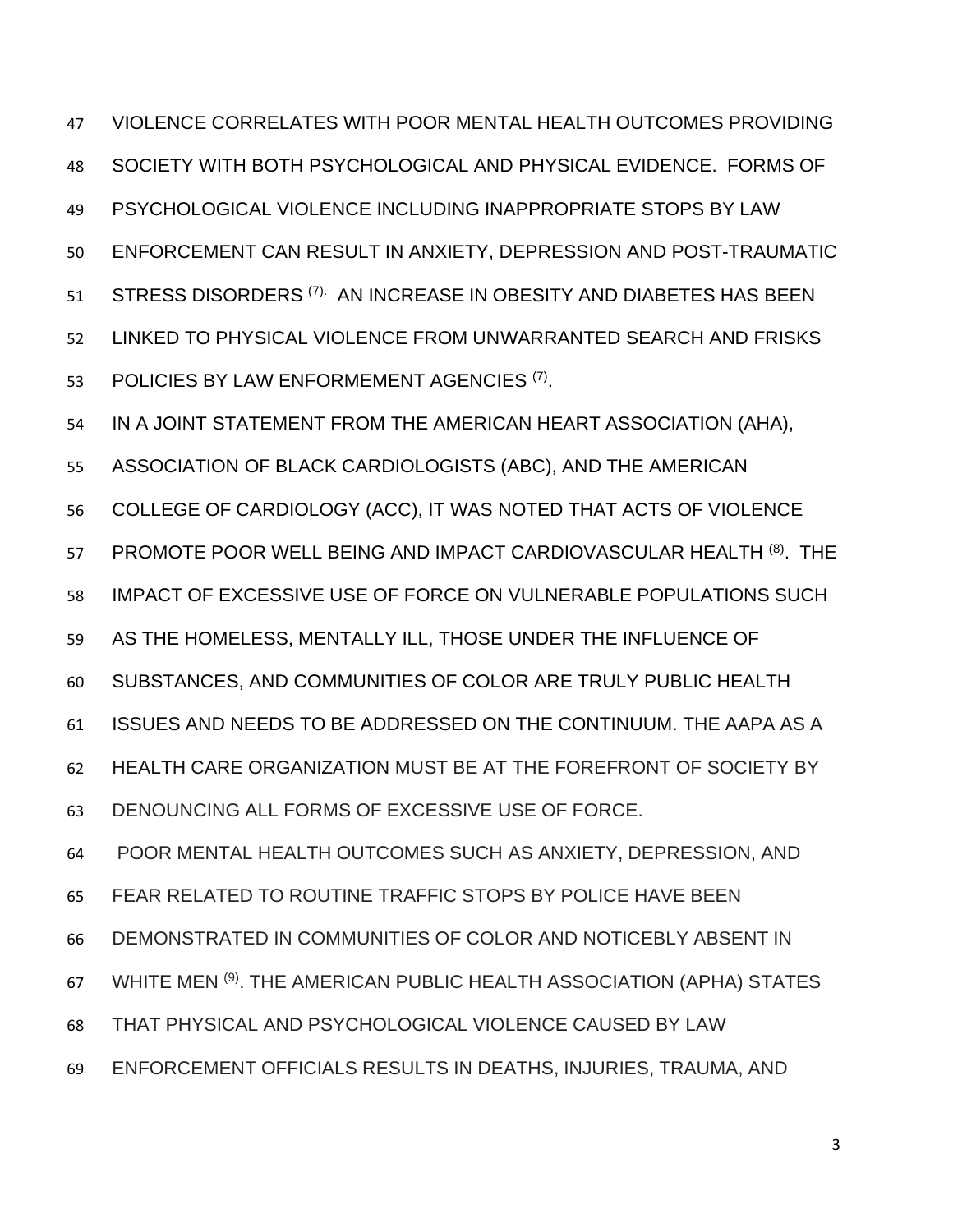STRESS DISPROPORTIONATELY AFFECTING PEOPLE OF COLOR, IMMIGRANTS, AND THE LESBIAN, GAY, BISEXUAL, TRANSGENDER AND QUEER (LGBTQ) 72 COMMUNITY (10).

 LAW ENFORCEMENT IS VITAL TO PROVIDING SAFE COMMUNITIES, BUT IT SHOULD NOT BE CONDUCTED IN A MANNER THAT RESULTS IN INCREASED INJURY, INCARCERATION, AND DEATH OF CITIZENS AND THEIR FAMILY 77 MEMBERS (11). INJURIES IN THE VARIOUS STAGES OF INTERACTIONS WITH LAW ENFORCEMENT HAVE OCCURRED IN THE PRE-CUSTODY PERIOD AS WELL AS 79 THE IN-CUSTODY PERIOD<sup>(12)</sup>. PRE-CUSTODY INJURIES INCLUDE COMMISSION OF A CRIME DURING A FIGHT, CHASE, AND APPREHENSION, DURING A SIEGE 81 OR HOSTAGE SITUATION, OR DURING RESTRAINT OR SUBMISSION (12). IN- CUSTODY INJURIES INCLUDE THOSE EVENTS THAT OCCUR SOON AFTER BEING ADMITTED TO JAIL, DURING INTERROGATION, DURING INCARCERATION, 84 OR LEGAL EXECUTION (12) THESE TYPES OF INJURIES INCLUDE BUT ARE NOT LIMITED TO GUNSHOT WOUNDS, SKULL FRACTURES, C-SPINE INJURIES, FACIAL FRACTURES, SHOULDER DISLOCATIONS, PNEUMOTHORAX, BROKEN LEGS, BLUNT TRAUMA, ORBITAL FLOOR FACTURE, LARYNGEAL CARTILAGE 88 FRACTURE, CONCUSSION, HEMORRHAGE, AND CHOKING (12). FURTHERMORE, THESE INJURIES CAN BE COMPLICATED BY POST TRAUMATIC BRAIN INJURY, INFECTIONS, HYDROCEPHALUS, SUBDURAL/EPIDURAL HEMATOMAS, AND 91 DEATH <sup>(12)</sup>. THE COMMUNITIES OF THE POPULATIONS WE SERVE DESERVE THE BASIC RIGHTS OF DUE PROCESS AND THE BASIC DIGNITY OF LIFE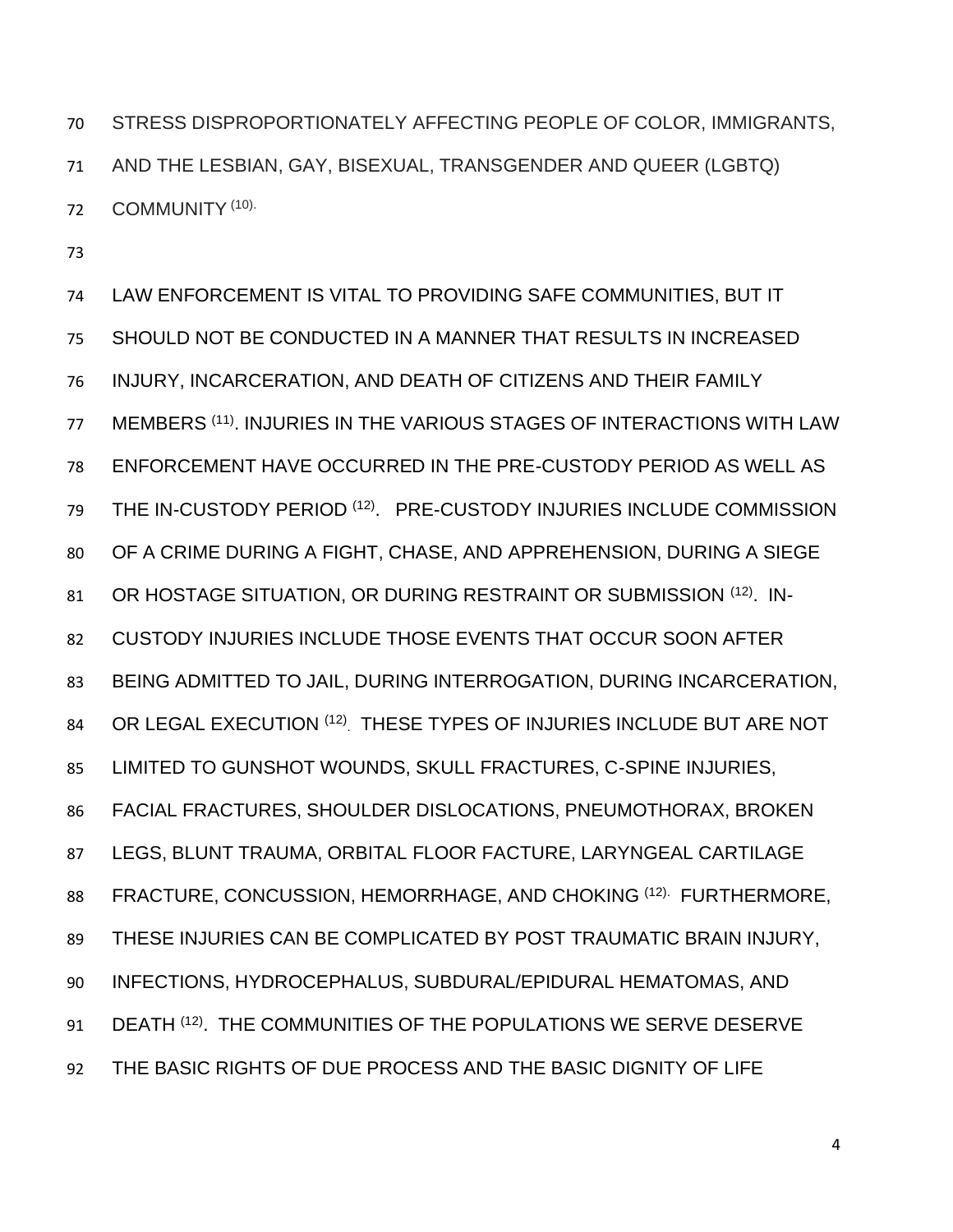SUPPORT. VIOLENCE IN THE COMMUNITIES BUT IN PARTICULAR BLACK AND BROWN COMMUNITIES HAVE RESULTED IN "PREMATURE DEATH OF STOLEN 95 LIVES AND STOLEN BREATHS IN AMERICA" (13).

 AAPA NEEDS TO ADVOCATE FOR LAW ENFORCEMENT REFORMS THAT INCLUDE COMMUNITY ENGAGEMENT, COMMUNITY POLICING AND TRAINING IN TACTICS AIMED AT DE-ESCALTING CONDITIONS AND SITUATIONS THAT COULD LEAD TO THE USE OF EXCESSIVE AND DEADLY FORCE. THE AMERICAN COLLEGE OF PHYSICIANS (ACP) AFFIRMS THAT "DISCRIMINATION, RACISM AND VIOLENCE IN THE CONTEXT OF LAW ENFORMCEMENT HARMS THE PHYSICAL, MENTAL AND WELL BEIGNS OF THE PUBLIC WITH SPECIAL 104 EMPHASIS ON PEOPLE OF COLOR (11). LAW ENFORCEMENT OFFICIALS NOT ONLY NEED TRAINING IN DE-ESCALATION BUT INITIAL MENTAL HEALTH ASSESSMENT AND CONTINUE PSYCHOLOGICAL SUPPORT THROUGHOUT THEIR CAREER. THE ACP HAS ADOPTED SEVERAL RECOMMENDATIONS FOCUSED ON DECREASING THE USE OF EXCESSIVE FORCE SUCH AS PRIORITIZING EVIDENCED BASED PRACTICE ON DE-ESCALATING TACTICS AND REDUCING SITUATIONS WHERE THE USE OF FORCE IS REQUIRED AND EMBRACING ALTERNATIVE MEASURES OF DETAINMENT. THE ACP HAS CALLED FOR RESEARCH INTO LAW ENFORMMENT PRACTICES THAT PROMOTE SAFETY AND WELLNESS OF OFFICERS AND CALLED FOR THE INSTALLATION OF TRANSPARENCY AND ACCOUNTABILITY IN THE DAILY PROTOCOLS AND 115 PROCEDURES OF LAW ENFORCEMENT AGENTS <sup>(11)</sup>.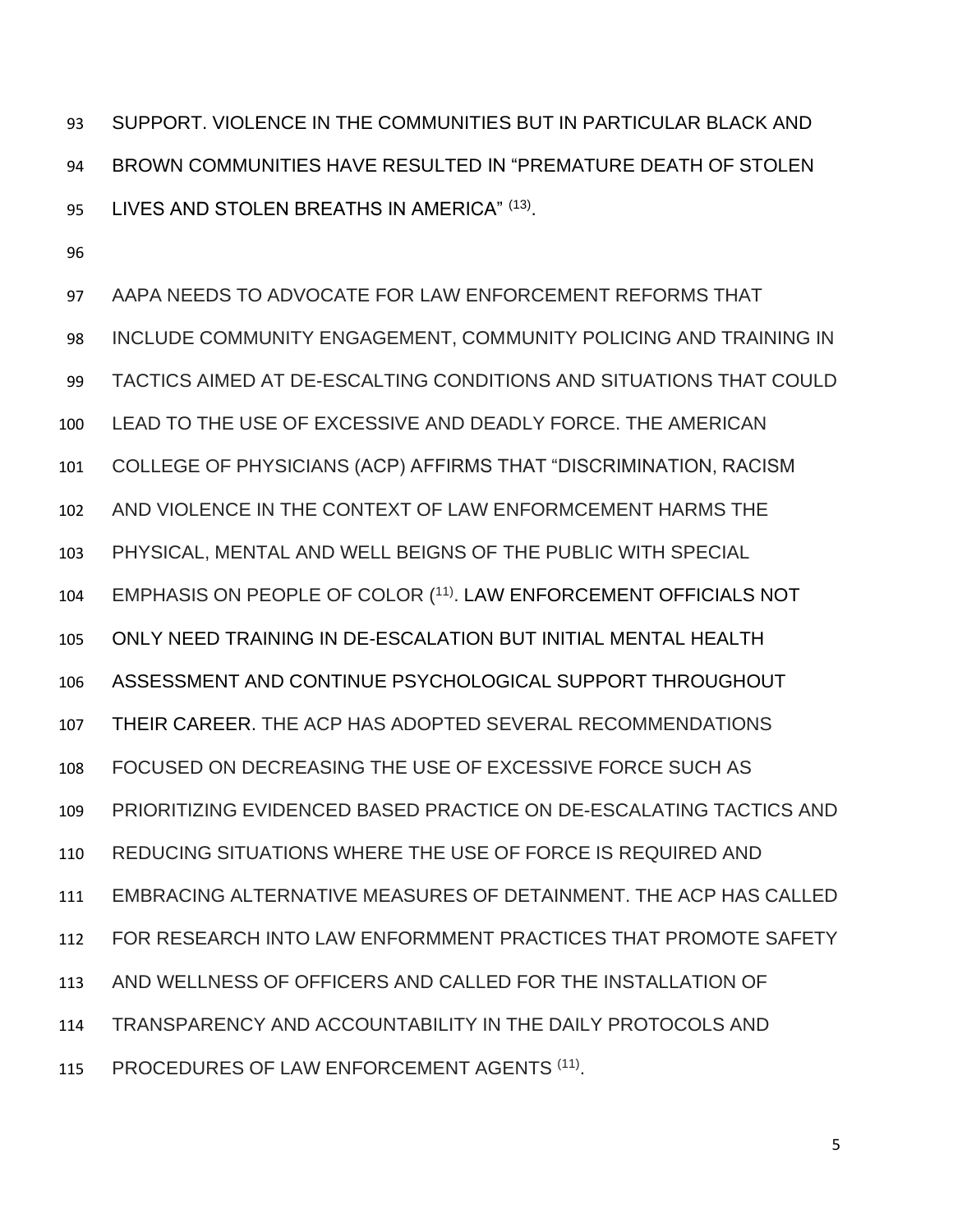THE ACP IN THEIR STATEMENT REFERS TO THE FOLLOWING: ACP AFFIRMS THAT PHYSICAL AND VERBAL VIOLENCE AND DISCRIMINATION, PARTICULARLY BASED ON RACE/ETHNICITY AND OTHER PERCEIVED CHARACTERISTIC OF PERSONAL IDENTITY, ARE SOCIAL DETERMINANTS OF HEALTH AND, THUS, PUBLIC HEALTH ISSUES. VIOLENCE AND DISCRIMINATION EXACERBATE THE BURDEN OF MORBIDITY AND MORTALITY AMONG PEOPLE OF COLOR AND OTHER MARGINALIZED GROUPS, WHICH MAY CONTRIBUTE TO THE DISPROPORTIONATELY HIGHER MORTALITY RATES FROM CORONARVIRUS DISEASE 2019 (COVID 19) AMONG BLACK, INDIGENOUS, LATINX, AND ASIAN 125 AMERICAN COMMUNITIES AND PERSONS (11). ACP AFFIRMS THAT DISCRIMINATION, RACISM, AND VIOLENCE IN THE CONTEXT OF LAW ENFORCEMENT AND LAW ENFORCEMENT POLICIES AND PRACTICES THAT TARGET BLACK INDIVIDUALS AND OTHER PERSON OF COLOR HARM THE PHYSICAL HEALTH, MENTAL HEALTH, AND WELL -BEING OF INDIVIDUALS AND THE PUBLIC. INSTITUTIONAL AND SYSTEMIC LAW ENFORCEMENT PRACTICES THAT ENABLE, ALLOW, AND PROTECT RACISM, DISCRIMINATION, AND VIOLENCE UNDERMINE LAW ENFORCEMENT OFFICERS WHO ARE DEDICATED TO EQUAL TREATMENT UNDER THE LAW, ENSURING PUBLIC SAFETY, AND SAVING LIVES AND UNDERMINE PUBLIC CONFIDENCE IN 135 JUSTICE AND LAW ENFORCEMENT <sup>(11)</sup>.

THE AMERICAN PSYCHOLOGICAL ASSOCIATION (APA) RELEASED A POSITION

138 PAPER ON POLICE BRUTALITY AND BLACK MALES (14) THE STATEMENT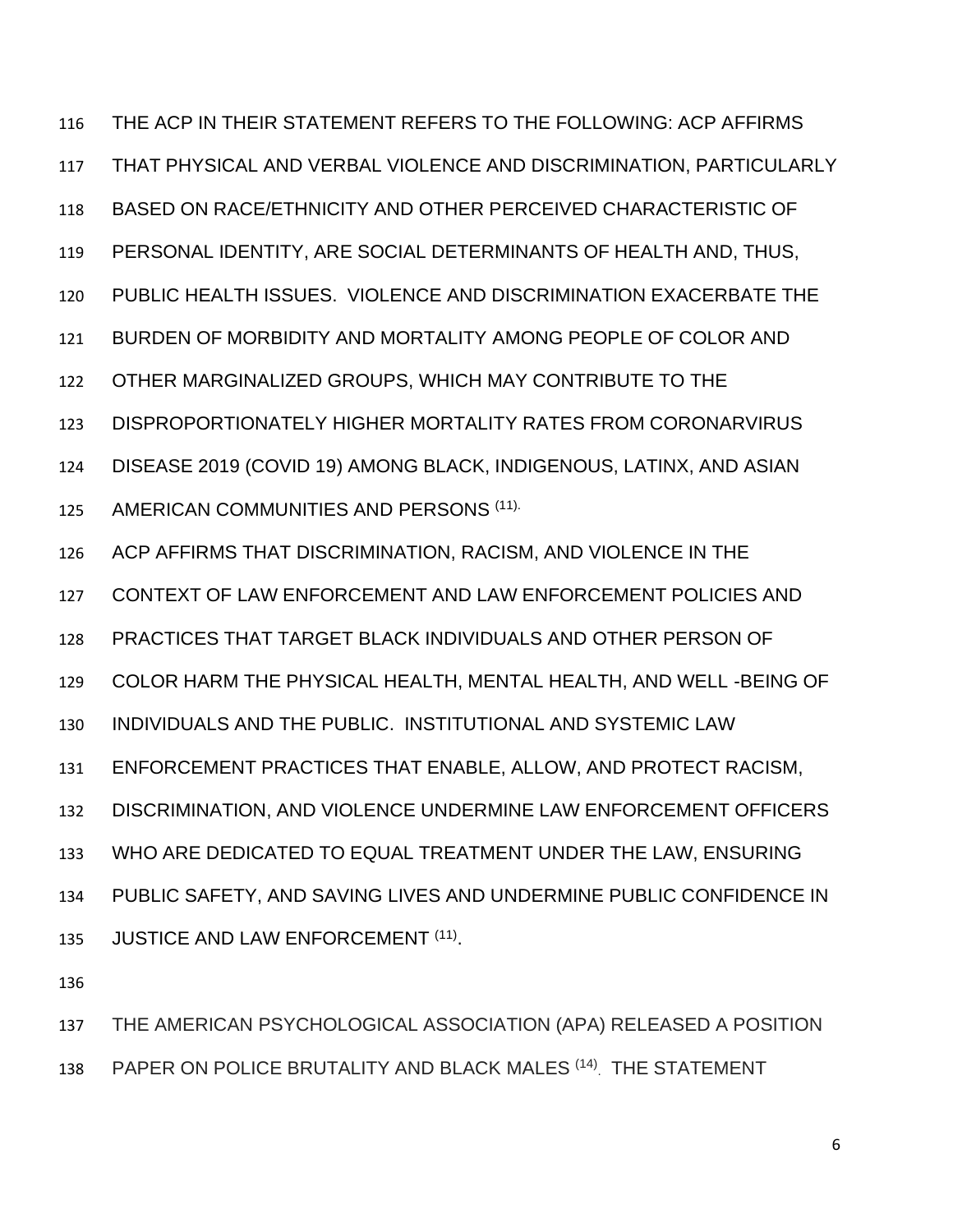HIGHLIGHTS SEVERAL POINTS AND RECOMMENDATIONS INCLUDING THE

- NEED TO FOSTER DIRECT COLLABORATION BETWEEN LAW ENFORCEMENT
- AND BLACK COMMUNITIES, COLLABORATION OF LAW ENFORMENET AGENCIES
- AND MENTAL HEALTH PROFESSIONALS, THE CONTINUED USE OF DATA AND
- RESEARCH TO UNDERSTAND FACTORS DRIVING THE DISPROPROATIONAL
- INCARCERATION OF BLACK MALES AND THE DEVELOPMENT OF NOVEL
- APPROACHES TOWARDS UNDERSTANDING THE MENTAL HEALTH NEEDS OF
- 146 MEN OF COLOR $(14)$ .
- 
- ADOPTION OF A FIRM STANCE ON THE EXCESSIVE USE OF FORCE BY LAW
- ENFORCEMENT EMBRACING PRACTICES AND PRINCIPLES AIMED AT THE
- PUBLIC HEALTH CRISIS EMANATING FROM RACIALLY INDUCED HEALTH
- DISPARITIES, AND SOCIAL UNREST WILL ILLUSTRATE AAPA'S COMMITMENT TO
- ITS CONSTITUENTS AND THE POPULATIONS IT SERVES.
- 

#### **REFERENCES:**

- 155 1. [NANCY KRIEGER,](https://www.ncbi.nlm.nih.gov/pubmed/?term=Krieger%20N%5BAuthor%5D&cauthor=true&cauthor_uid=26645383) [JARVIS T. CHEN,](https://www.ncbi.nlm.nih.gov/pubmed/?term=Chen%20JT%5BAuthor%5D&cauthor=true&cauthor_uid=26645383) [PAMELA D. WATERMAN,](https://www.ncbi.nlm.nih.gov/pubmed/?term=Waterman%20PD%5BAuthor%5D&cauthor=true&cauthor_uid=26645383) MATHEW V.
- [KIANG,](https://www.ncbi.nlm.nih.gov/pubmed/?term=Kiang%20MV%5BAuthor%5D&cauthor=true&cauthor_uid=26645383) [JUSTIN FELDMAN:](https://www.ncbi.nlm.nih.gov/pubmed/?term=Feldman%20J%5BAuthor%5D&cauthor=true&cauthor_uid=26645383) POLICE KILLINGS AND POLICE DEATHS ARE
- 157 PUBLIC HEALTH DATA AND CAN BE COUNTED [PLOS MED.](https://www.ncbi.nlm.nih.gov/pmc/articles/PMC4672939/) 2015 DEC;
- 12(12): E1001915. PUBLISHED ONLINE 2015 DEC
- 8. DOI: [10.1371/JOURNAL.PMED.1001915](https://dx.doi.org/10.1371%2Fjournal.pmed.1001915) PMCID: PMC4672939
- PMID: [26645383](https://www.ncbi.nlm.nih.gov/pubmed/26645383)
-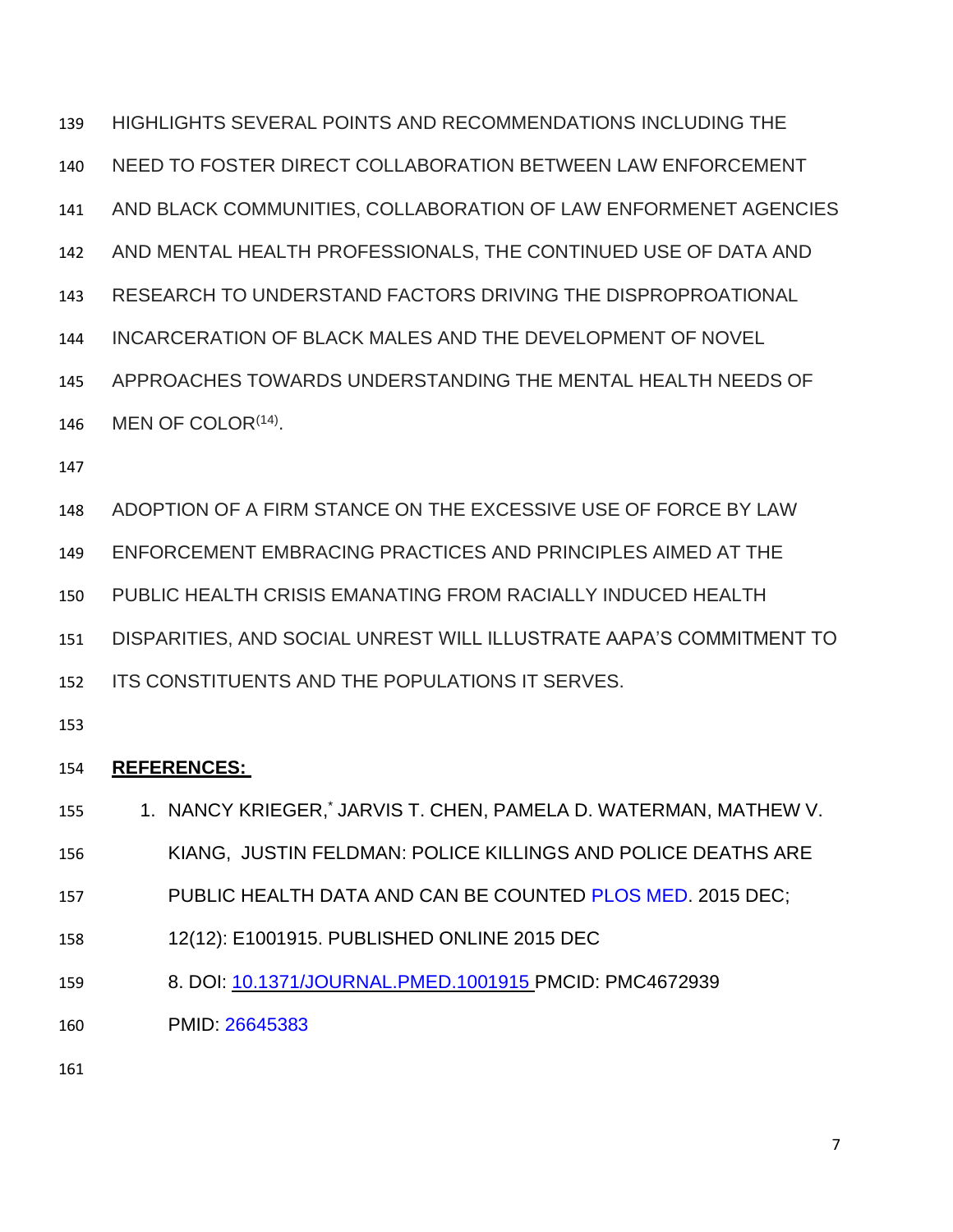| 162 | 2. FRANK EDWARDS, MICHAEL H ESPOSITO, HEDWIG LEE: RISK OF          |
|-----|--------------------------------------------------------------------|
| 163 | POLICE-INVOLVED DEATH BY RACE/ETHNICITY AND PLACE, UNITED          |
| 164 | STATES, 2012-2018 <sup>1</sup> AFFILIATIONS EXPAND PMID: 30024797, |
| 165 | PMCID: PMC6085013 DOI: 10.2105/AJPH.2018.304559                    |
| 166 |                                                                    |
| 167 | 3. HX.4600.1.5: 2020-2021 AAPA POLICY ON HEALTH DISPARITIES        |
| 168 |                                                                    |
| 169 | 4. BUI AL, COATES M, MATTHAY E: YEARS OF LIFE LOST DUE TO          |
| 170 | ENCOUNTERS WITH LAW ENFORCEMENT IN THE USA, 2015-2016. J           |
| 171 | EPIDEMIOLOGY COMMUNITY HEALTH. 2018; 72:715-718                    |
| 172 |                                                                    |
| 173 | 5. CENTER FOR DISEASE CONTROL AND PREVENTION: WEB-BASED            |
| 174 | INJURY STATISTICS QUERY AND REPORTING SYSTEM (WISQARS):            |
| 175 | NONFATAL INJURY DATA AVAILABLE AT                                  |
| 176 | HTTPS://WWW.CDC.GOV/INJURY/WISQARS/NONFATAL.HTML. ACCESSED         |
| 177 | <b>JANUARY 18, 2019.</b>                                           |
| 178 |                                                                    |
| 179 | 6. CENTER FOR DISEASE CONTROL AND PREVENTION, WEB-BASED INJURY     |
| 180 | STATISTICS QUERY AND REPORTING SYSTEM (WISQARS): COST OF           |
| 181 | <b>INJURY DATA AVAILABLE AT</b>                                    |
| 182 | HTTPS://WWW.CDC.GOV/INJURY/WISQARS/NONFATAL.HTML. ACCESSED         |
| 183 | <b>JANUARY 18, 2019.</b>                                           |
| 184 |                                                                    |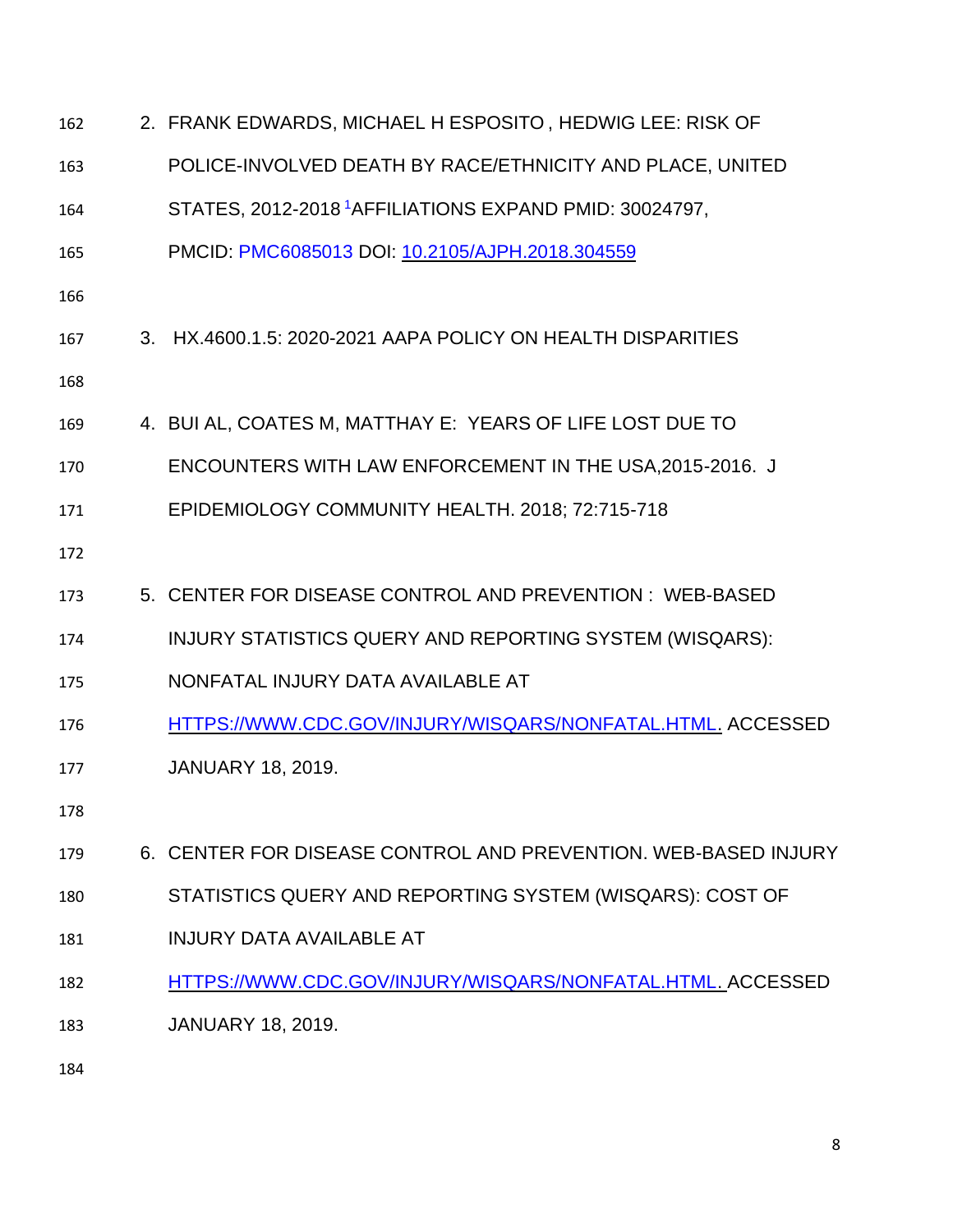| CARDIOLOGY/ARTICLES/2020/06/01/09/25/ABC-ACC-AND-AHA-DENOUNCE-       |
|----------------------------------------------------------------------|
|                                                                      |
|                                                                      |
| 9. GELLER A, FAGAN J, TYLER T, LINK BG. AGGRESSIVE POLICING, AND THE |
| MENTAL HEALTH OF YOUNG URBAN MEN. AM J PUBLIC HEALTH. 2014;          |
|                                                                      |
|                                                                      |
|                                                                      |
|                                                                      |
| HTTPS://WWW.APHA.ORG/POLICIES-AND-ADVOCACY/PUBLIC-HEALTH-            |
|                                                                      |
|                                                                      |
|                                                                      |
|                                                                      |
|                                                                      |
|                                                                      |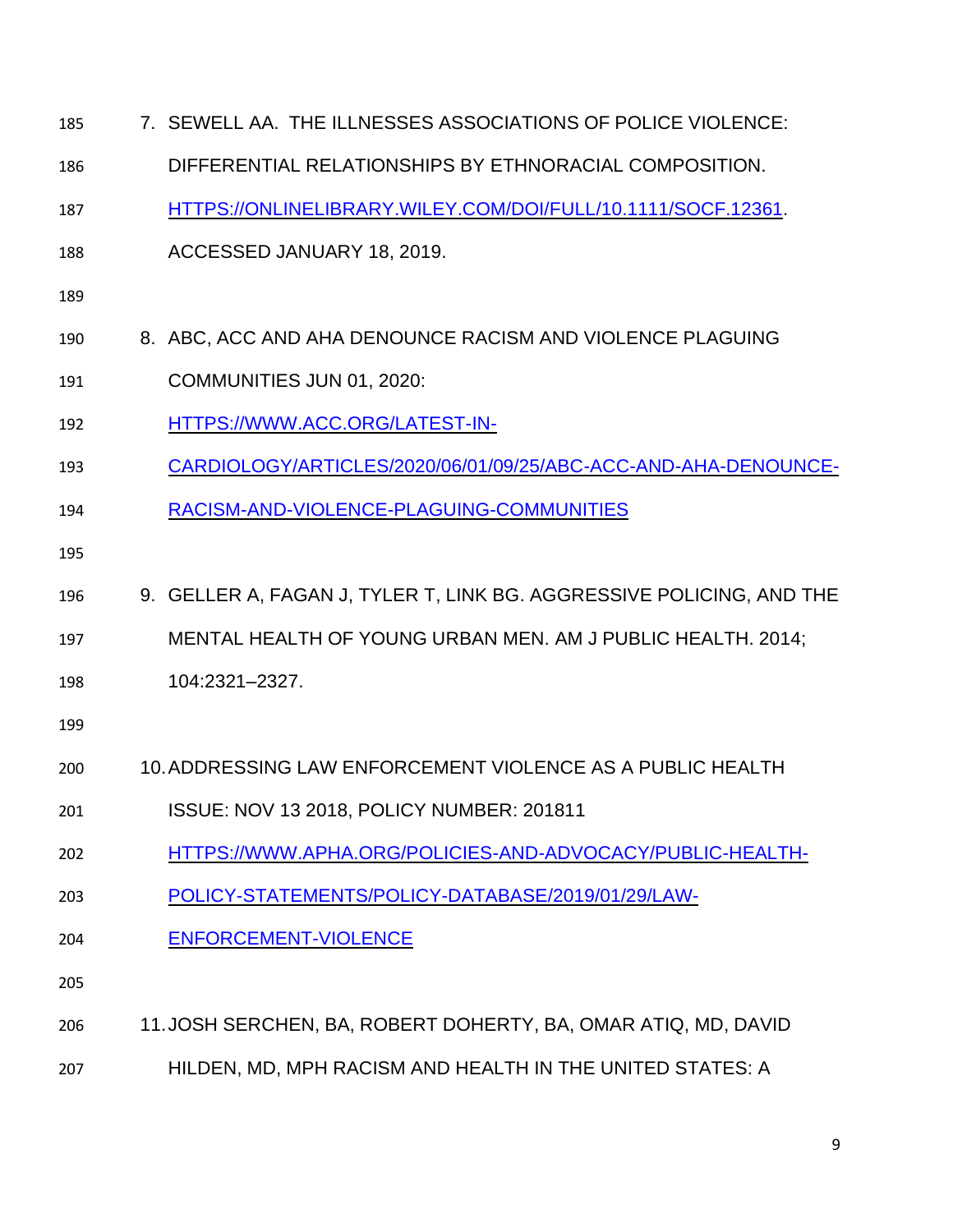| 208 | POLICY STATEMENT FROM THE AMERICAN COLLEGE OF PHYSICIANS,      |
|-----|----------------------------------------------------------------|
| 209 | FOR THE HEALTH AND PUBLIC POLICY COMMITTEE OF THE AMERICAN     |
| 210 | COLLEGE OF PHYSICIANS* POSITION PAPERS19 JUN 2020              |
| 211 |                                                                |
| 212 | 12. NATIONAL MEDICAL ASSOCIATION (NMA) STATEMENT ON POLICE USE |
| 213 | OF FORCE. HTTPS://BLACKDOCTOR.ORG: WHERE WELLNESSAND           |
| 214 | CULTURECONNECT JULY 18, 2016. PG.2                             |
| 215 |                                                                |
| 216 | 13. HARDEMAN ET AL. STOLEN BREATHS. NEJM. JUNE 11, 2020.       |
| 217 |                                                                |
| 218 | 14. POSITION STATEMENT ON POLICE BRUTALITY AND BLACK MALES     |
| 219 | APPROVED BY THE BOARD OF TRUSTEES, DECEMBER 2018 APPROVED      |
| 220 | BY THE ASSEMBLY, NOVEMBER 2018                                 |
| 221 | HTTPS://WWW.PSYCHIATRY.ORG/NEWSROOM/NEWS-RELEASES/APA-         |
| 222 |                                                                |
|     | CONDEMNS-POLICE-BRUTALITY-CALLS-FOR-DIALOGUE-TO-EASE-CIVIL-    |
| 223 | UNREST#:~:TEXT=THE%20APA%20BOARD%20OF%20TRUSTEES,POLICE        |
| 224 | %20BRUTALITY%20ON%20BLACK%20MALES.&TEXT=%E2%80%9CAS%20         |
| 225 | A%20LEADER%20IN%20ADVOCATING,COWORKER%2C%20OR%20COMM           |
| 226 | UNITY%20OFFICIAL.%E2%80%9D                                     |
| 227 |                                                                |
| 228 |                                                                |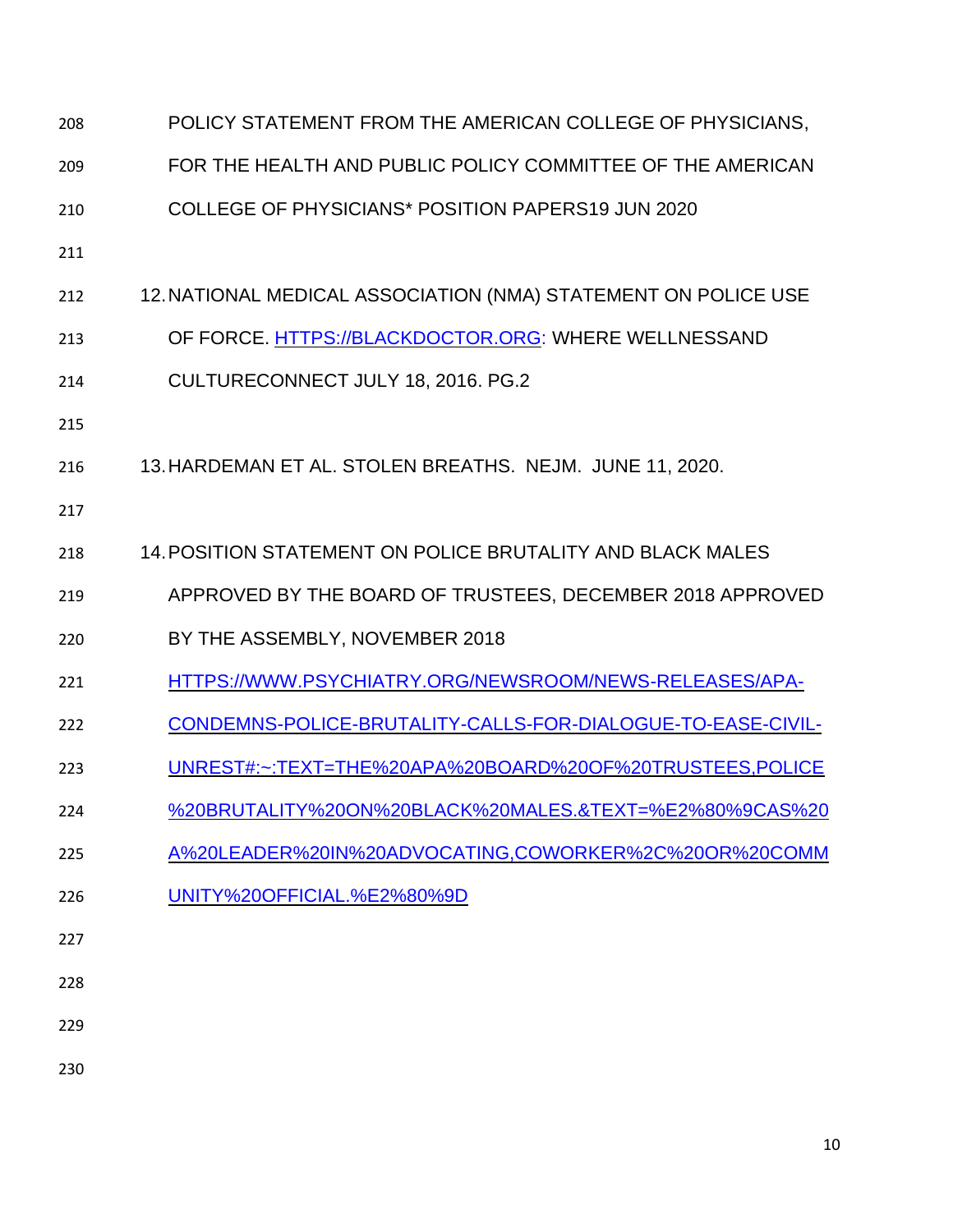#### **RELATED AAPA POLICY**

- *HX-4100.1.3*
- AAPA OPPOSES ALL FORMS OF SEXUAL HARASSMENT AND GENDER
- DISCRIMINATION.
- [ADOPTED 2000, REAFFIRMED 2005, 2010, 2015]
- 
- *HX-4100.1.4*
- AAPA SUPPORTS EQUAL RIGHTS FOR ALL PERSONS AND SUPPORTS POLICY
- GUARANTEEING SUCH RIGHTS.
- [ADOPTED 1982, REAFFIRMED 1990, 1995, 2000, 2005, 2010, 2015]
- 
- *HX-4600.1.5*
- AAPA BELIEVES THAT PAS SHOULD ENDORSE AND SUPPORT POLICIES AND
- PROGRAMS THAT ADDRESS THE ELIMINATION OF HEALTH DISPARITIES AND
- COMMIT TO ACTIVITIES THAT WILL ACHIEVE THIS GOAL. AAPA SUPPORTS
- FORMING "STRATEGIC PARTNERSHIPS" WITH OTHER ORGANIZATIONS THAT
- WILL HELP ADVANCE THE ELIMINATION OF HEALTH DISPARITIES
- 

*BA-2200.1*

- THE AAPA'S DEFINITION FOR RACIAL AND ETHNIC MINORITIES SHALL BE
- PERSONS WHO ARE BLACK OR AFRICAN AMERICAN, HISPANIC OR LATINO,
- ASIAN, NATIVE HAWAIIAN, OR OTHER PACIFIC ISLANDER, AMERICAN INDIAN
- OR ALASKA NATIVE, OR TWO OR MORE RACES.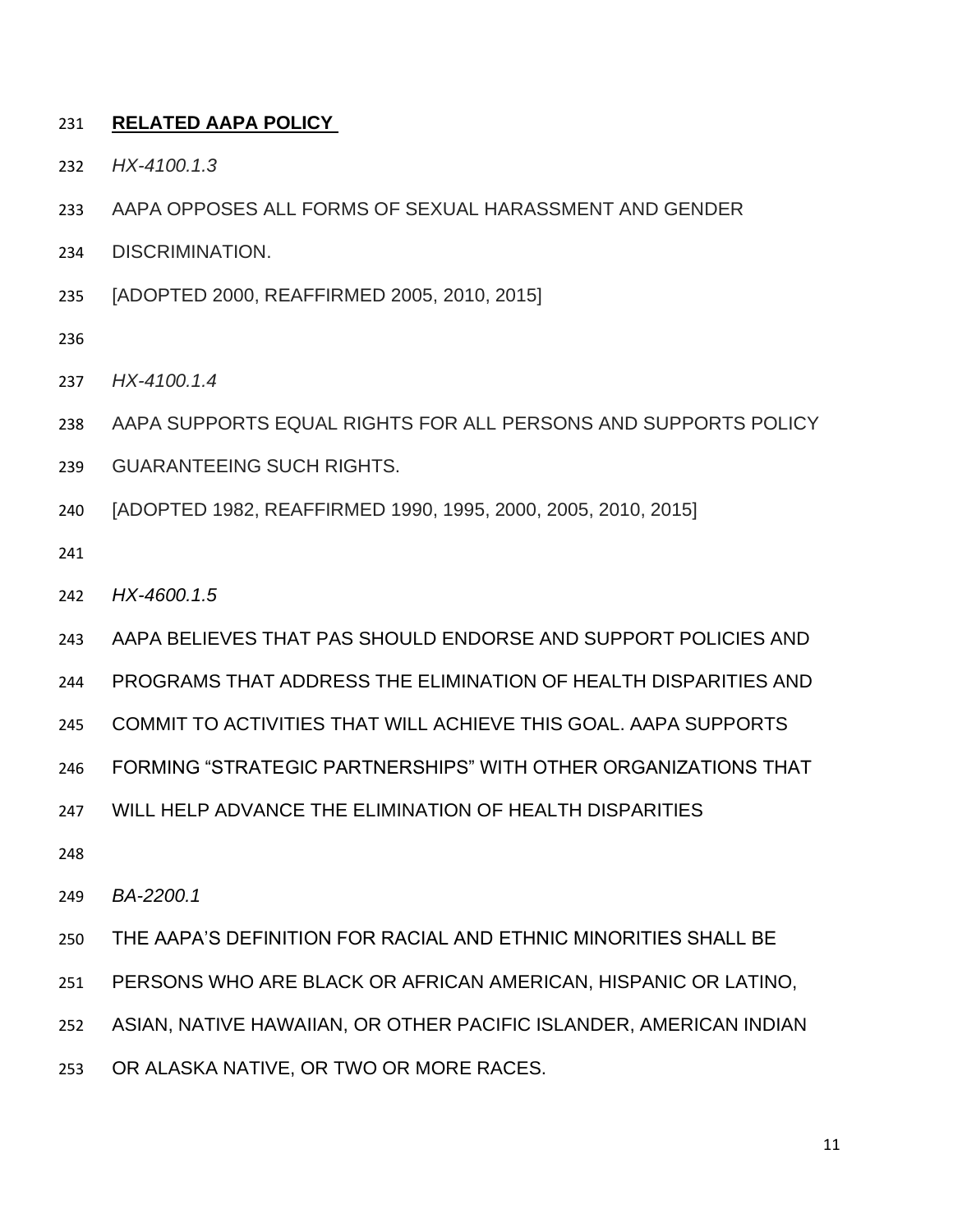- *[ADOPTED 1984, AMENDED 1993, 1999, 2009, REAFFIRMED 1990, 1998, 2004, 2014, 2016]*
- 
- *HP-3200.6.1*
- IN ORDER TO ENSURE THE AGE, GENDER, RACIAL, CULTURAL AND ECONOMIC
- DIVERSITY OF THE PROFESSION; AAPA STRONGLY ENDORSES THE EFFORTS
- OF PA EDUCATIONAL PROGRAMS TO DEVELOP PARTNERSHIPS AIMED AT
- BROADENING DIVERSITY AMONG QUALIFIED APPLICANTS FOR PA PROGRAM
- ADMISSION. FURTHERMORE, THE ACADEMY SUPPORTS ONGOING,
- SYSTEMATIC AND FOCUSED EFFORTS TO ATTRACT AND RETAIN STUDENTS,
- FACULTY, STAFF AND OTHERS FROM DEMOGRAPHICALLY DIVERSE
- BACKGROUNDS.
- *[ADOPTED 1982, AMENDED 2005, 2010, REAFFIRMED 1990, 1995, 2000, 2015]*
- *HX-4100.1.10*
- AAPA IS COMMITTED TO RESPECTING THE VALUES AND DIVERSITY OF ALL
- INDIVIDUALS IRRESPECTIVE OF RACE, ETHNICITY, CULTURE, FAITH, SEX,
- GENDER IDENTITY OR EXPRESSION AND SEXUAL ORIENTATION. WHEN
- DIFFERENCES BETWEEN PEOPLE ARE RESPECTED EVERYONE BENEFITS.
- EMBRACING DIVERSITY CELEBRATES THE RICH HERITAGE OF ALL
- COMMUNITIES AND PROMOTES UNDERSTANDING AND RESPECT FOR THE
- DIFFERENCES AMONG ALL PEOPLE.
- *[ADOPTED 1995, REAFFIRMED 2003, 2008, AMENDED 1997, 2013, 2018]*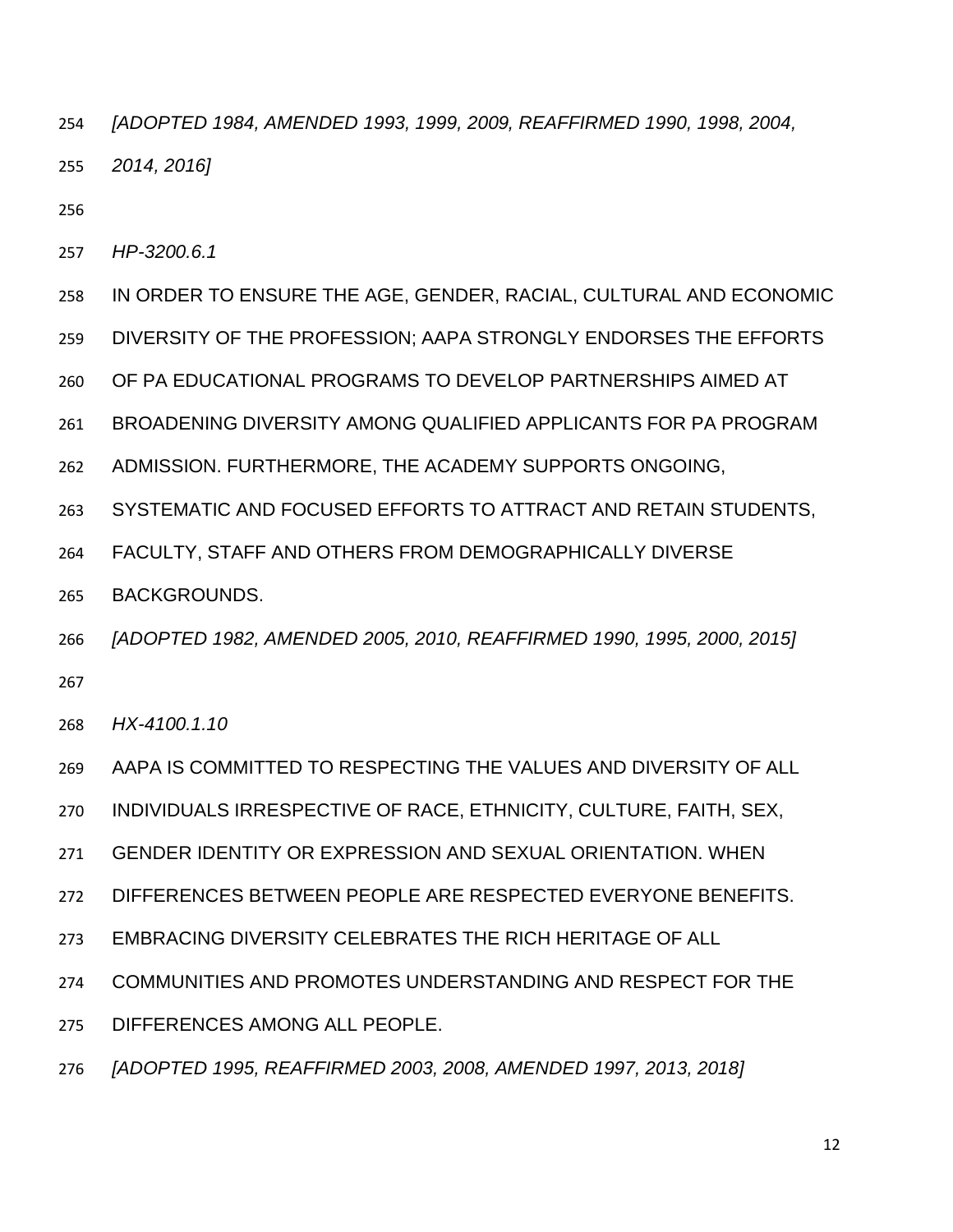- POLICY PAPER: PROMOTING THE ACCESS, COVERAGE AND DELIVERY OF
- HEALTH CARE SERVICES (ADOPTED 2018)
- "...AAPA OPPOSES POLICIES THAT DISCRIMINATE AGAINST PATIENTS ON THE
- BASIS OF PRE-EXISTING CONDITIONS, HEALTH STATUS, RACE, SEX, AGE,
- SOCIO-ECONOMIC STATUS OR OTHER DISCRIMINATORY DEMOGRAPHIC OR
- GEOGRAPHIC FACTORS…"
- "...AAPA'S GUIDING PRINCIPLES PROMOTE POLICIES THAT PROTECT PATIENTS
- FROM DISCRIMINATION BASED ON PRE-EXISTING CONDITIONS, HEALTH
- STATUS, RACE, SEX, SOCIO-ECONOMIC OR OTHER DISCRIMINATORY
- DEMOGRAPHIC OR HEALTH-RELATED FACTORS…"
- "...AAPA OPPOSES POLICIES THAT DISCRIMINATE AGAINST PATIENTS ON THE
- BASIS OF PRE-EXISTING CONDITIONS, HEALTH STATUS, RACE, SEX, AGE,
- SOCIO-ECONOMIC STATUS OR OTHER DISCRIMINATORY DEMOGRAPHIC OR
- GEOGRAPHIC FACTORS…"
- 
- **POSSIBLE NEGATIVE IMPLICATIONS**
- NONE.
- **FINANCIAL IMPACT**
- NONE.
- **ATTESTATION**